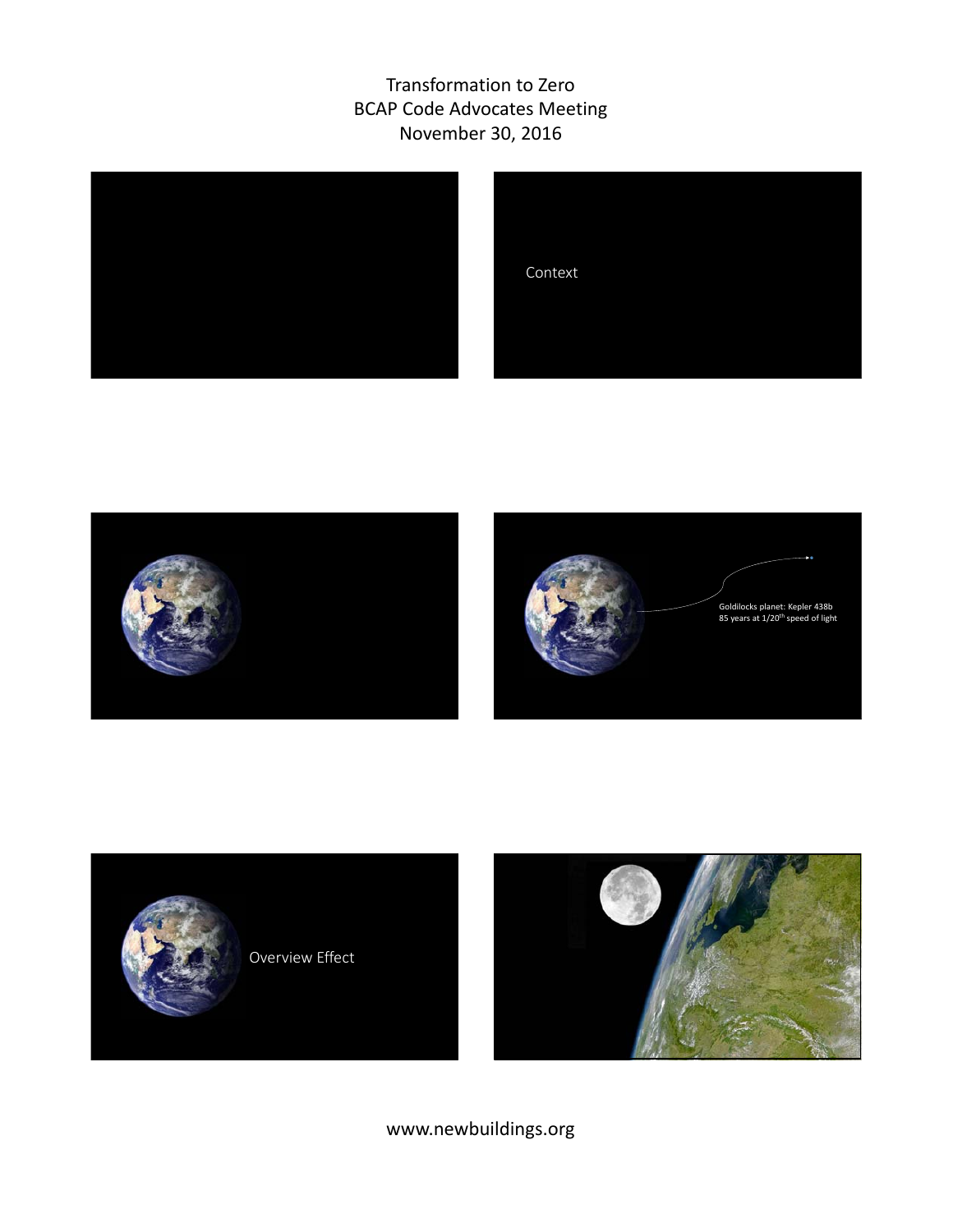









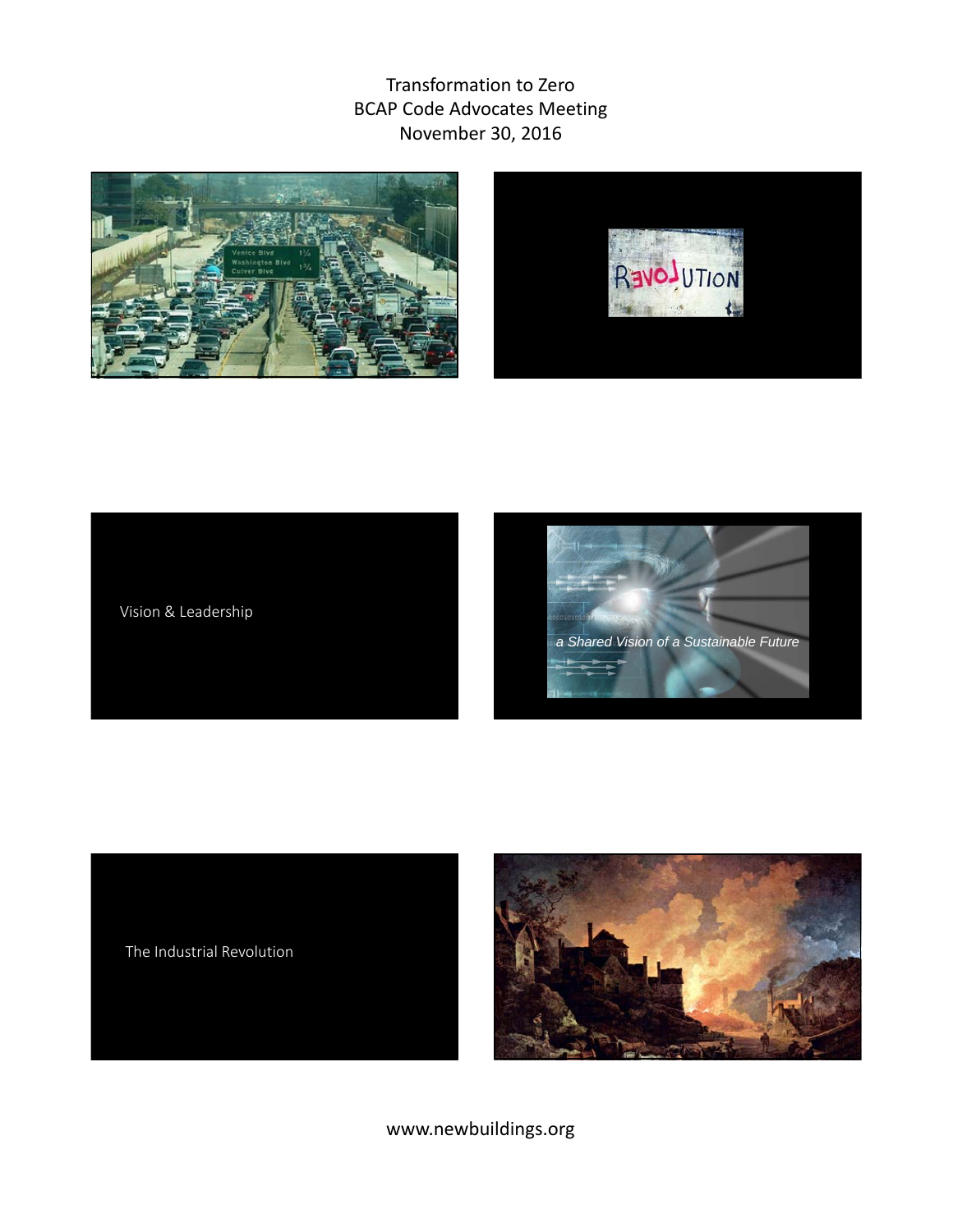







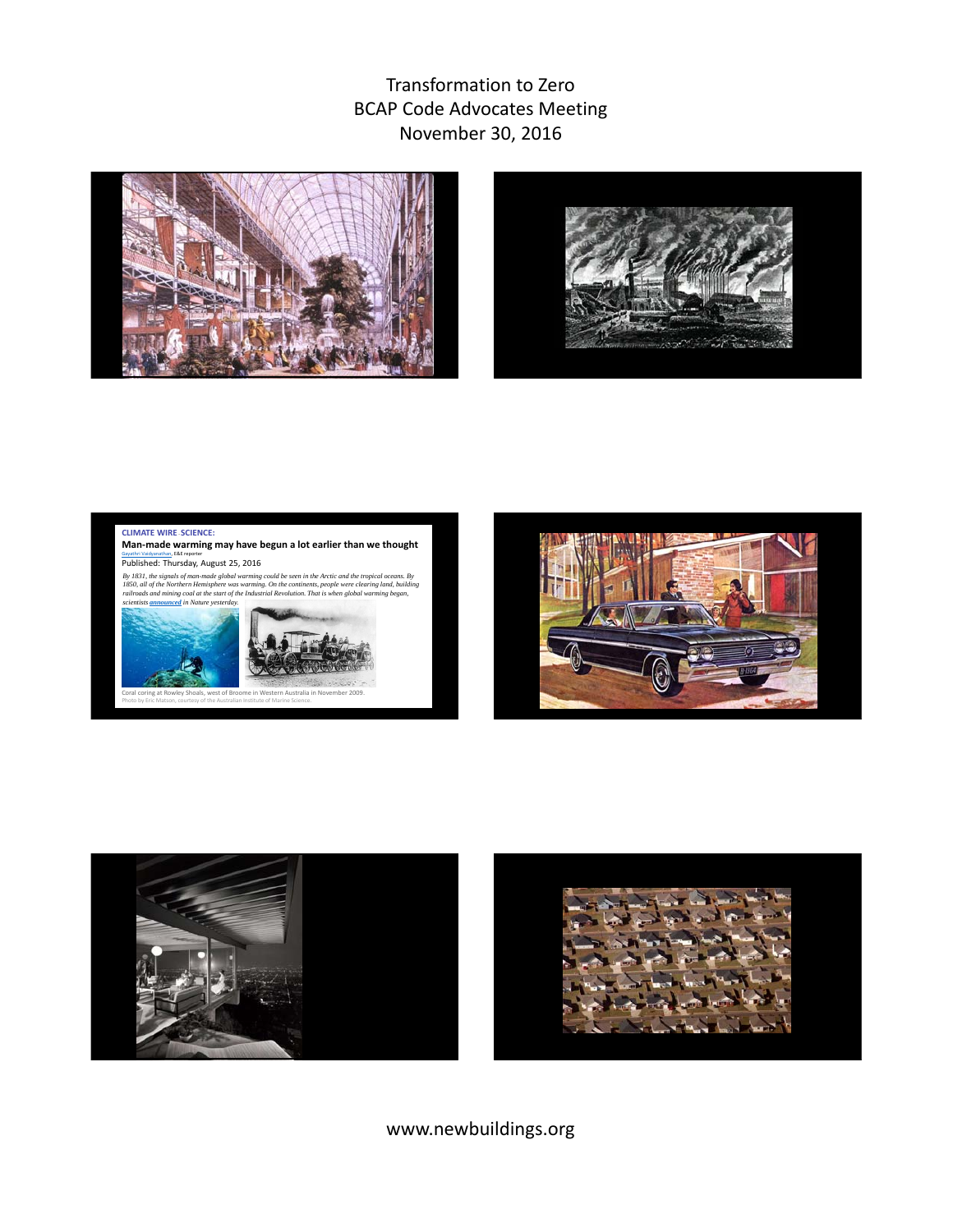







- Long Term View
- Inspiring Leadership
- Positive Outcomes
- Non‐Partisan Movement
- Actionable
- URGENT

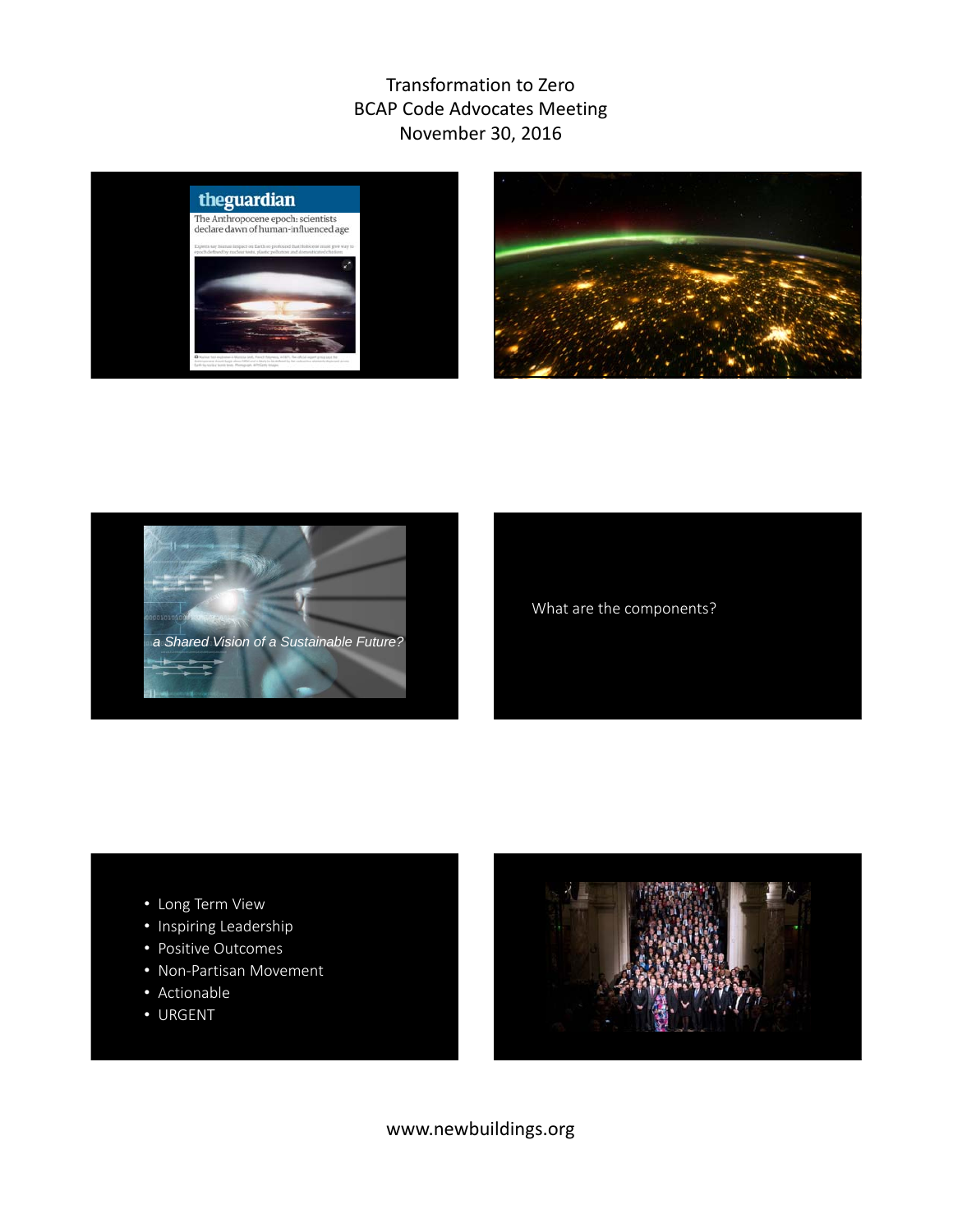*Getting to Zero* provides a tangible opportunity for Vision & Leadership









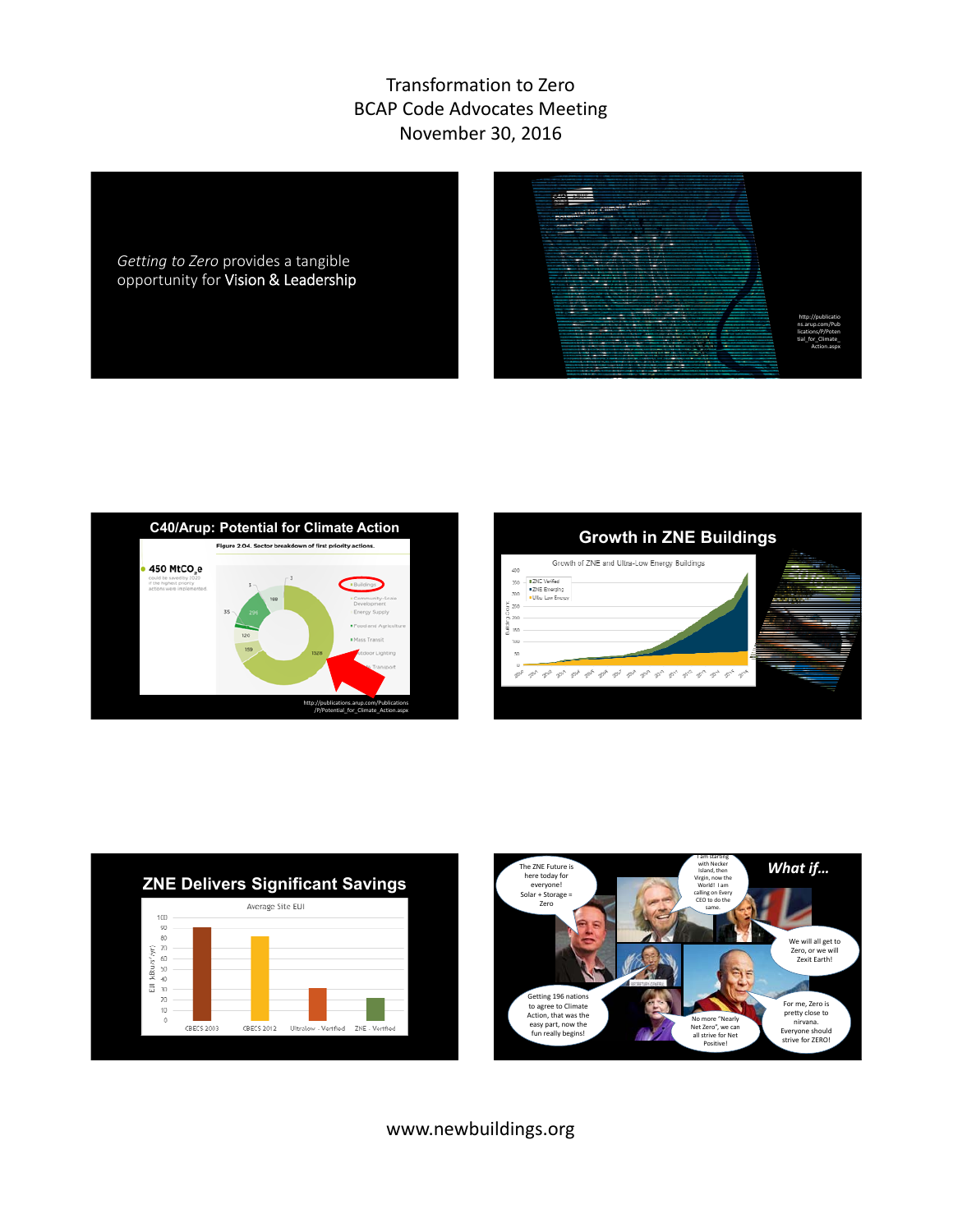

| BUILDER<br>What a Trump Presidency Could Mean for Energy<br>Codes                                             |
|---------------------------------------------------------------------------------------------------------------|
| Can President-elect Trump de-regulate the housing industry as he has<br>promised?                             |
| <b>By Ryan Merres</b>                                                                                         |
| This article was originally featured on our sister site BUILDER.<br><b>NAHB</b><br><b>NAHB</b><br><b>NAHE</b> |